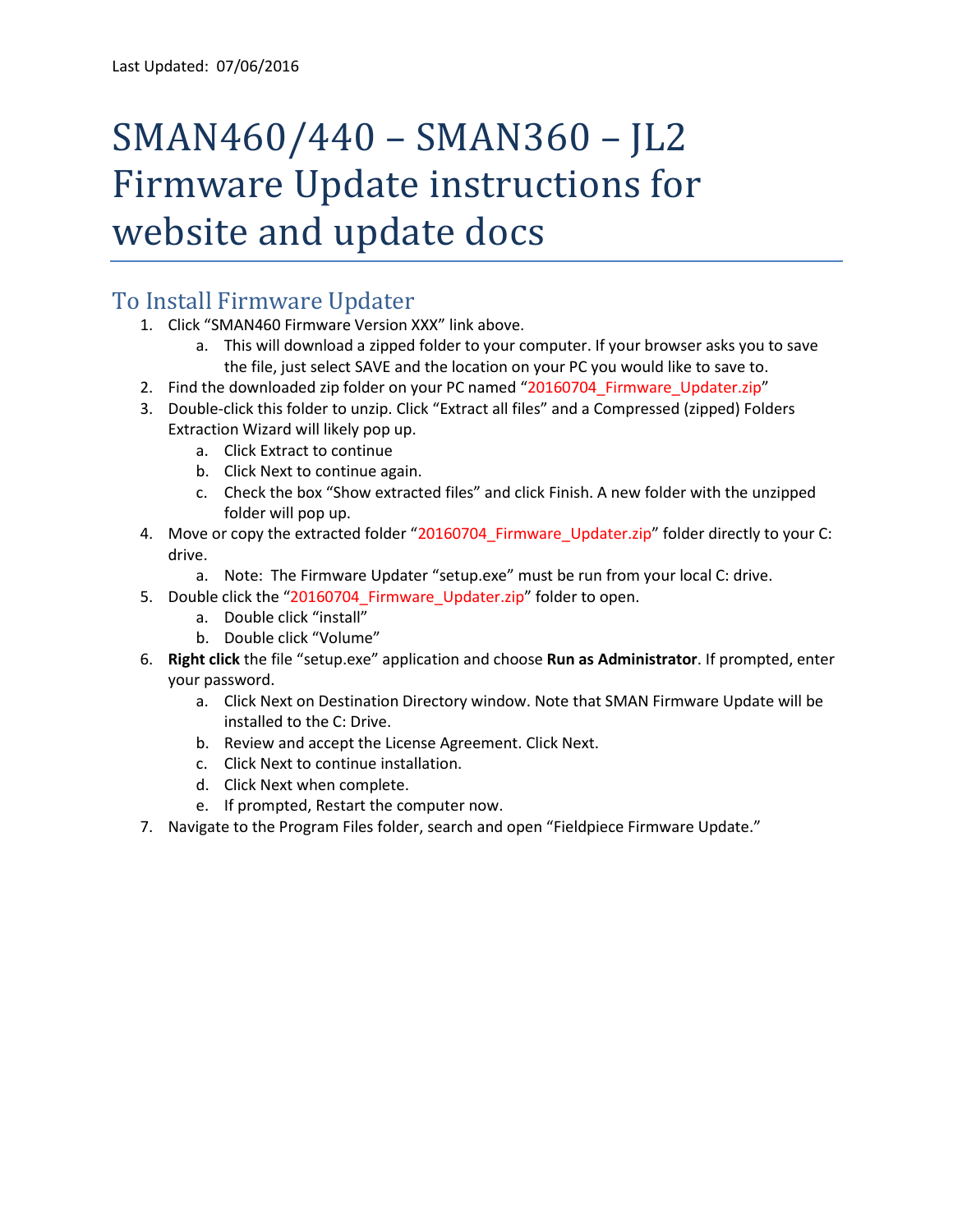

## For SMAN460 or SMAN360

1. Select SMAN460 or SMAN360 from drop down menu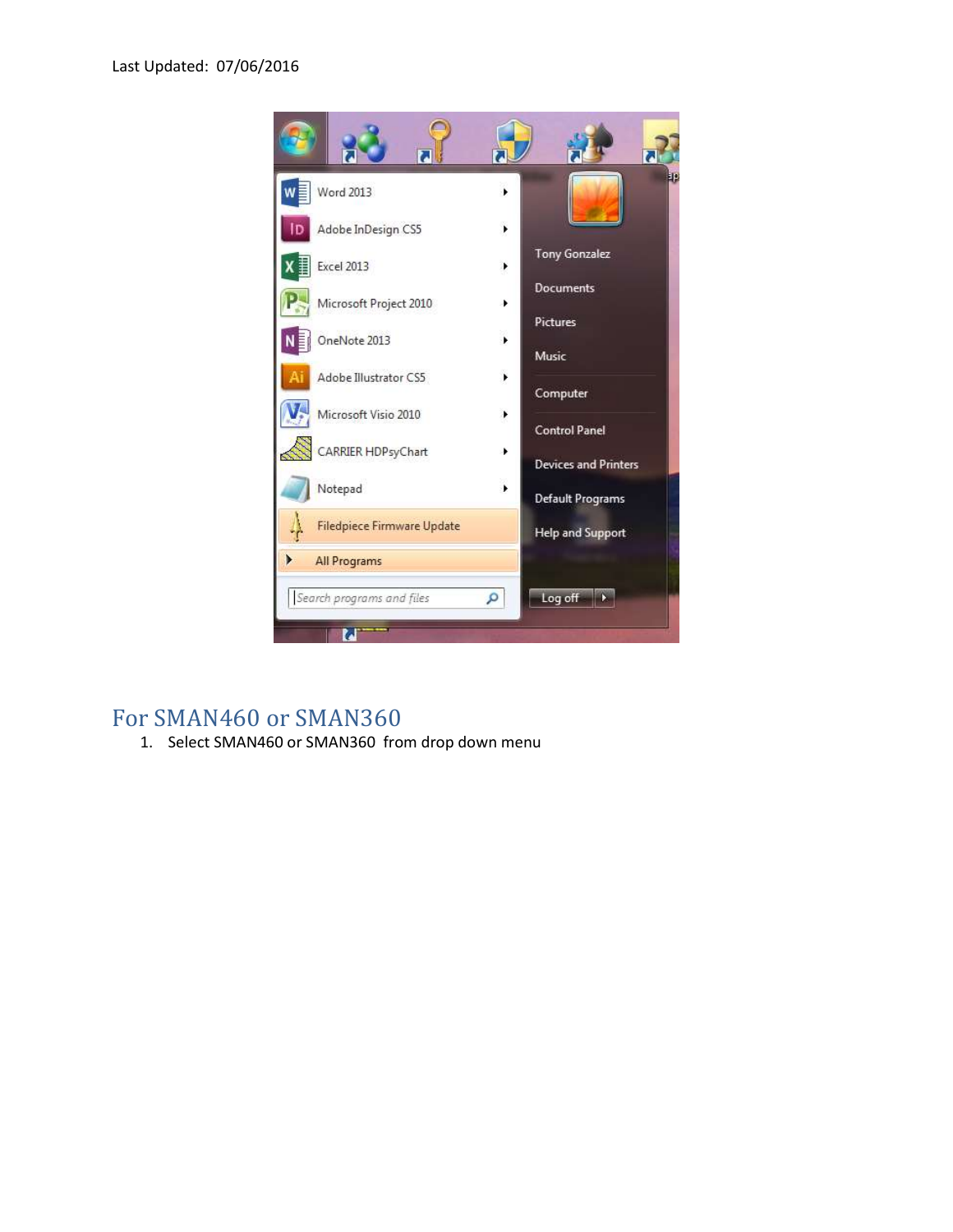

2. SMAN Firmware Update window will appear.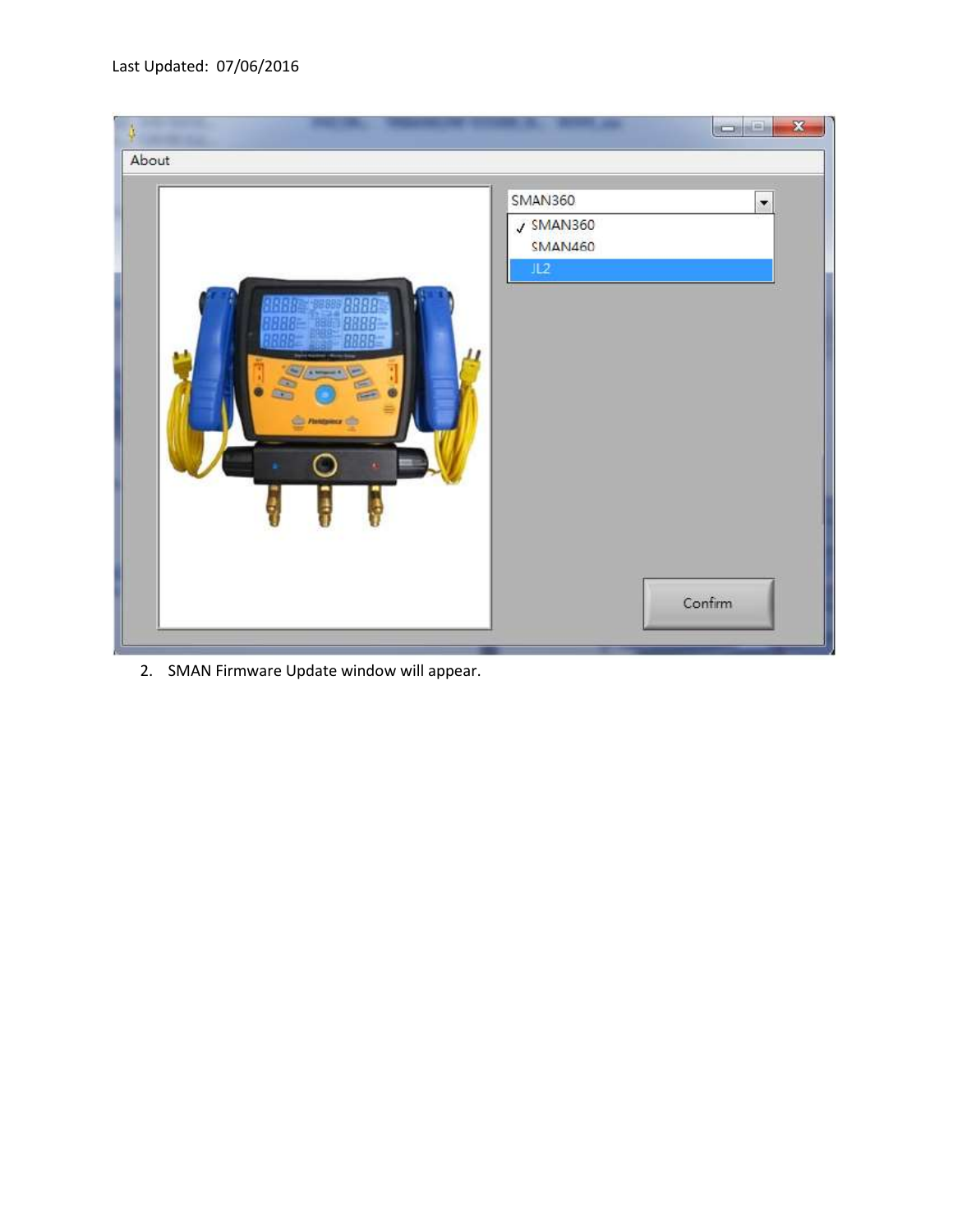| $\overline{\mathbf{x}}$<br>About                           |
|------------------------------------------------------------|
| <b>SMAN460</b><br><b>Firmware Update Version:12</b>        |
| COM Auto<br><b>UPDATE</b><br>STOP<br>Exit                  |
| COM<br>Erasing Old Program Rewriting<br>Status.<br>W<br>10 |

- 3. Power off SMAN460
- 4. Press and hold both the CAL Atmospheric Pressure and CAL Test Pressure buttons and power on the SMAN460 with the ON/OFF button.
	- a. "uPd" should now be displayed on the top left of LCD.



5. Connect SMAN460 to PC with mini-USB to USB cable.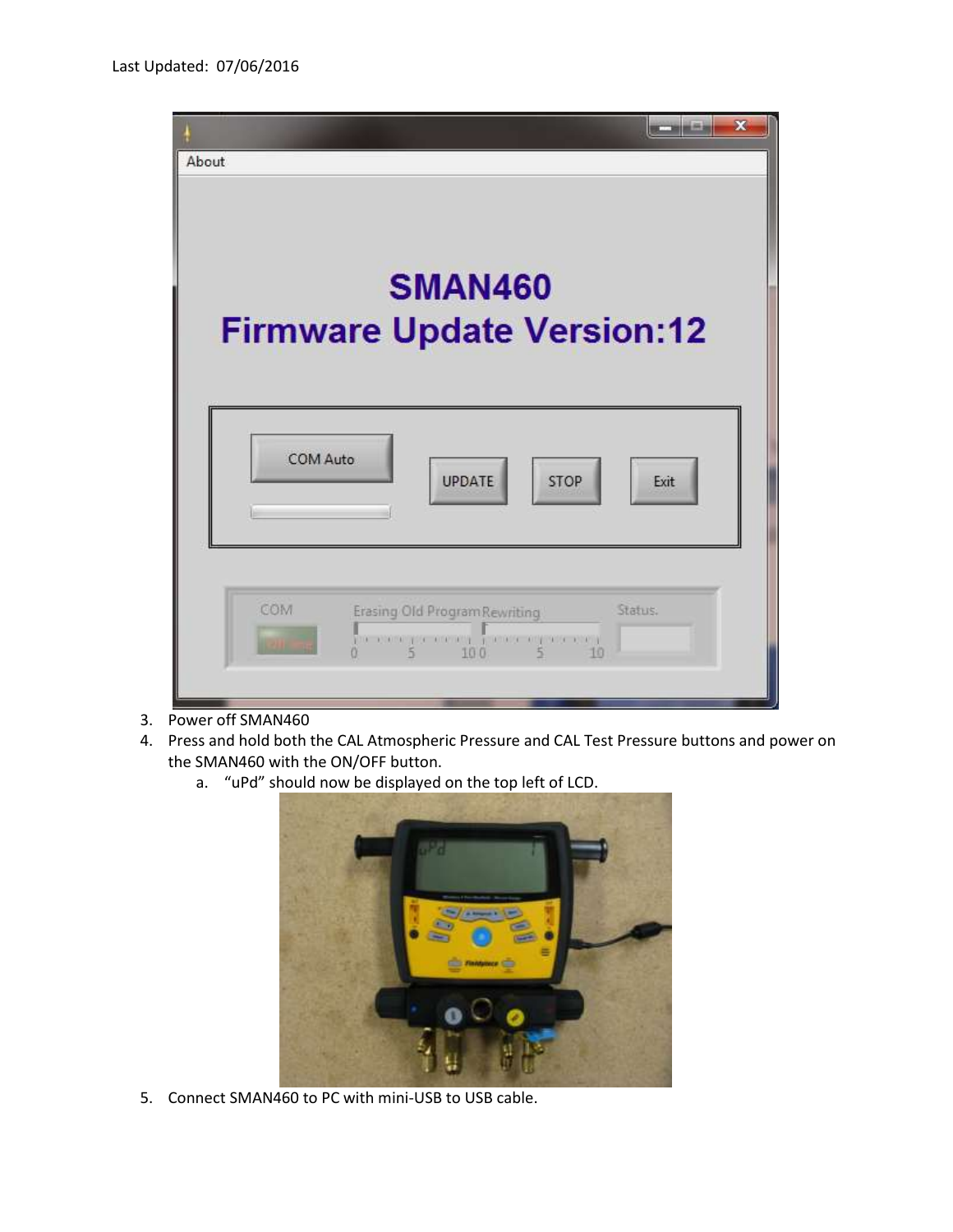- b. A driver may automatically be installed when plugged to PC. If so, let this process finish. COM Auto
- 6. Click  $b$  button
	- c. "Online" will appear in green box in lower left under COM when ready.
- **UPDATE** 7. Click button to begin firmware update.
	- d. This process will take a minute or so. When the update is finished, the Status will update to display "Complete."



8. Unplug mini-USB cable. Press and hold ON/OFF button for 6 seconds to confirm the firmware update to the latest version.

*If after update is complete the SMAN does not atmospheric zero properly, power on SMAN and open all valves to atmospheric pressure. Press the CAL Atmospheric Pressure button.*

## For JL2 Transmitter

1. Select JL2 from drop down menu



- 2. Power on JL2 by press and hold Power button for 1 second. A solid green light will display.
- 3. Connect JL2 to your PC with a mini-USB to USB cable
- 4. Click "COM Auto" to detect COM port.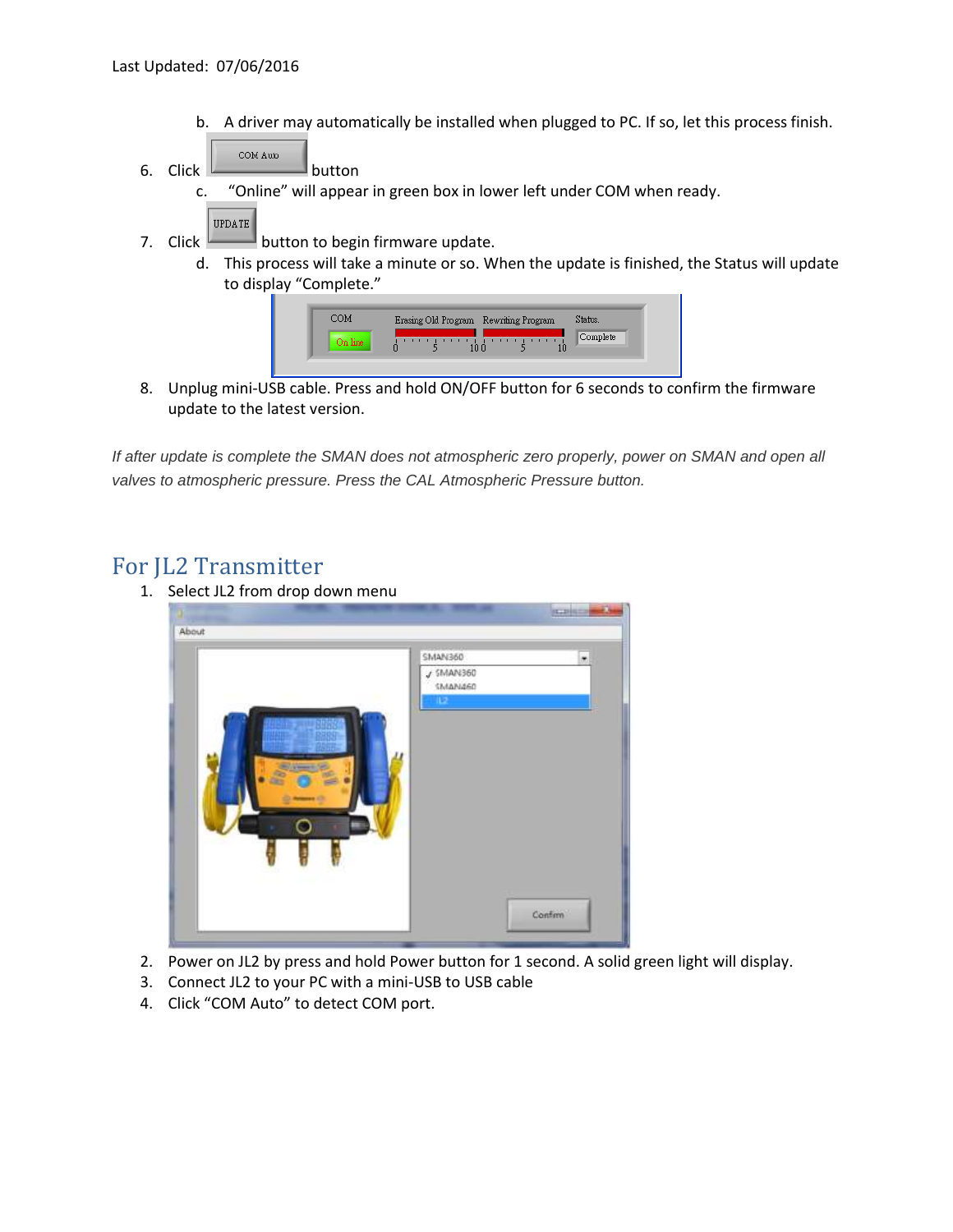| JL2 Bootloader update VO.3<br>COM Auto | Firmware Update Version:028 |  |
|----------------------------------------|-----------------------------|--|
| Auto loading                           | Info.                       |  |
|                                        |                             |  |

5. Click "Auto Loading" to upgrade firmware